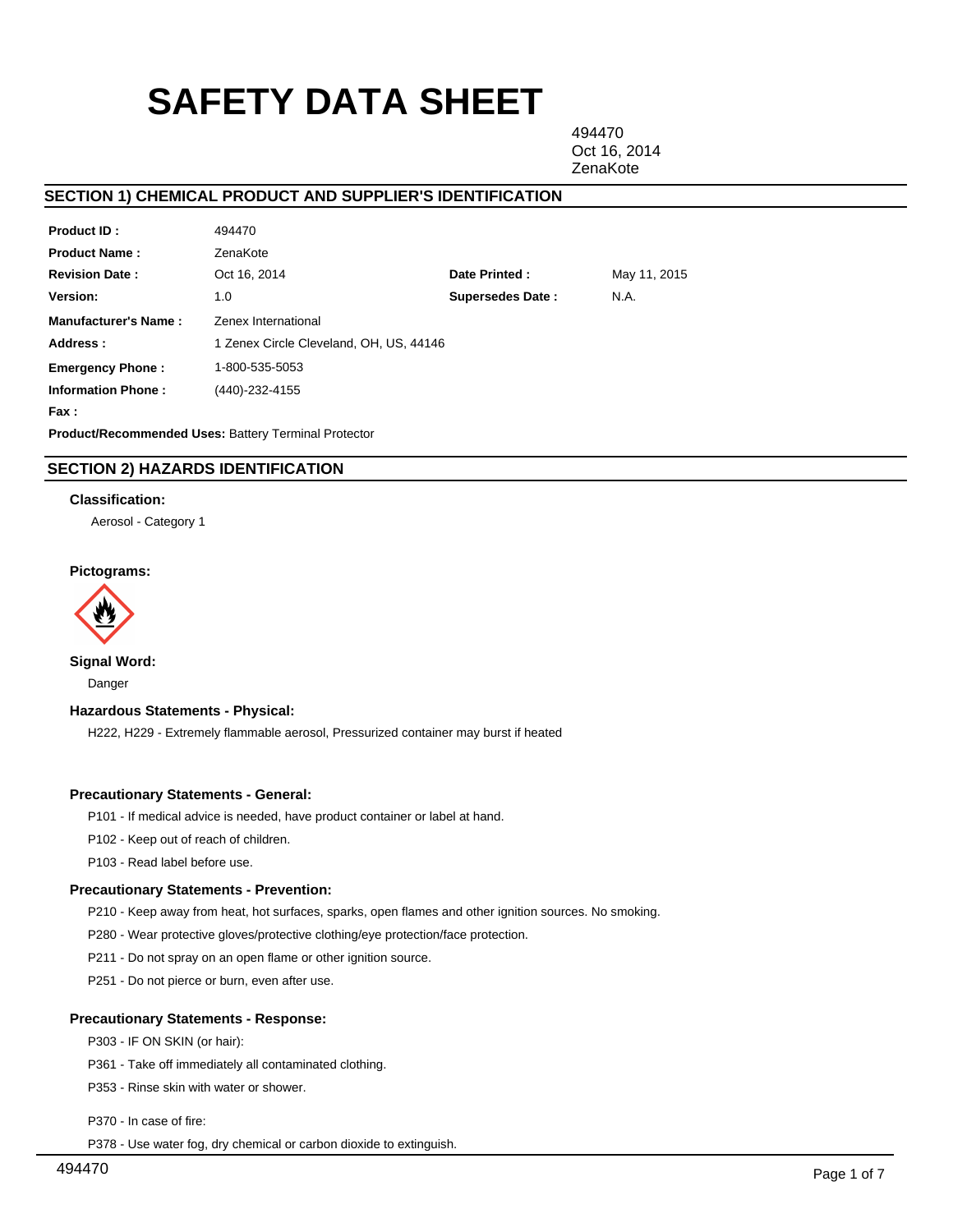## **Precautionary Statements - Storage:**

P235 - Keep cool.

P403 - Store in a well-ventilated place.

P410 - Protect from sunlight.

P412 - Do not expose to temperatures exceeding 50°C/122°F.

## **Precautionary Statements - Disposal:**

P501 - Dispose of contents and container in accordance with all local, regional, national and international regulations.

| <b>SECTION 3) COMPOSITION / INFORMATION ON INGREDIENTS</b> |                      |             |  |  |
|------------------------------------------------------------|----------------------|-------------|--|--|
| <b>CAS</b>                                                 | <b>Chemical Name</b> | % by Weight |  |  |
| 0008052-41-3                                               | STODDARD SOLVENT     | 27% - 47%   |  |  |
| 0000074-98-6                                               | <b>PROPANE</b>       | 8% - 17%    |  |  |
| 0000106-97-8                                               | <b>BUTANE</b>        | $4\% - 9\%$ |  |  |
| 0000075-28-5                                               | <b>ISOBUTANE</b>     | $2\% - 5\%$ |  |  |

# **SECTION 4) FIRST-AID MEASURES**

#### **Inhalation:**

Remove source of exposure or move person to fresh air and keep comfortable for breathing.

If exposed/feel unwell/concerned: Call a POISON CENTER/doctor.

Eliminate all ignition sources if safe to do so.

#### **Eye Contact:**

Remove source of exposure or move person to fresh air. Rinse eyes cautiously with lukewarm, gently flowing water for several minutes, while holding the eyelids open. Remove contact lenses, if present and easy to do. Continue rinsing for a duration of 15-20 minutes. Take care not to rinse contaminated water into the unaffected eye or onto the face. If eye irritation persists: Get medical advice/attention.

## **Skin Contact:**

Take off immediately all contaminated clothing, shoes and leather goods (e.g. watchbands, belts). Gently blot or brush away excess product. Wash with plenty of lukewarm, gently flowing water for a duration of 15-20 minutes. Call a POISON CENTER/doctor if you feel unwell. Store contaminated clothing under water and wash before reuse or discard.

#### **Ingestion:**

Rinse mouth. Do NOT induce vomiting. Immediately call a POISON CENTER/doctor. If vomiting occurs naturally, lie on your side, in the recovery position.

Never give anything by mouth to an unconscious or convulsing victim. Keep person warm and quiet.

# **SECTION 5) FIRE-FIGHTING MEASURES**

#### **Suitable Extinguishing Media:**

Use water, fog, dry chemical, or carbon dioxide.

Carbon dioxide can displace oxygen. Use caution when applying carbon dioxide in confined spaces. Simultaneous use of foam and water on the same surface is to be avoided as water destroys the foam.

### **Unsuitable Extinguishing Media:**

Water may be ineffective but can be used to cool containers exposed to heat or flame.

#### **Specific Hazards in Case of Fire:**

Contents under pressure. Keep away from ignition sources and open flames. Exposure of containers to extreme heat and flames can cause them to rupture often with violent force.

Aerosol cans may rupture when heated.

Heated cans may burst.

In fire, will decompose to carbon dioxide, carbon monoxide

## **Fire-Fighting Procedures:**

Isolate immediate hazard area and keep unauthorized personnel out. Stop spill/release if it can be done safely. Move undamaged containers from immediate hazard area if it can be done safely. Water spray may be useful in minimizing or dispersing vapors and to protect personnel.

Dispose of fire debris and contaminated extinguishing water in accordance with official regulations.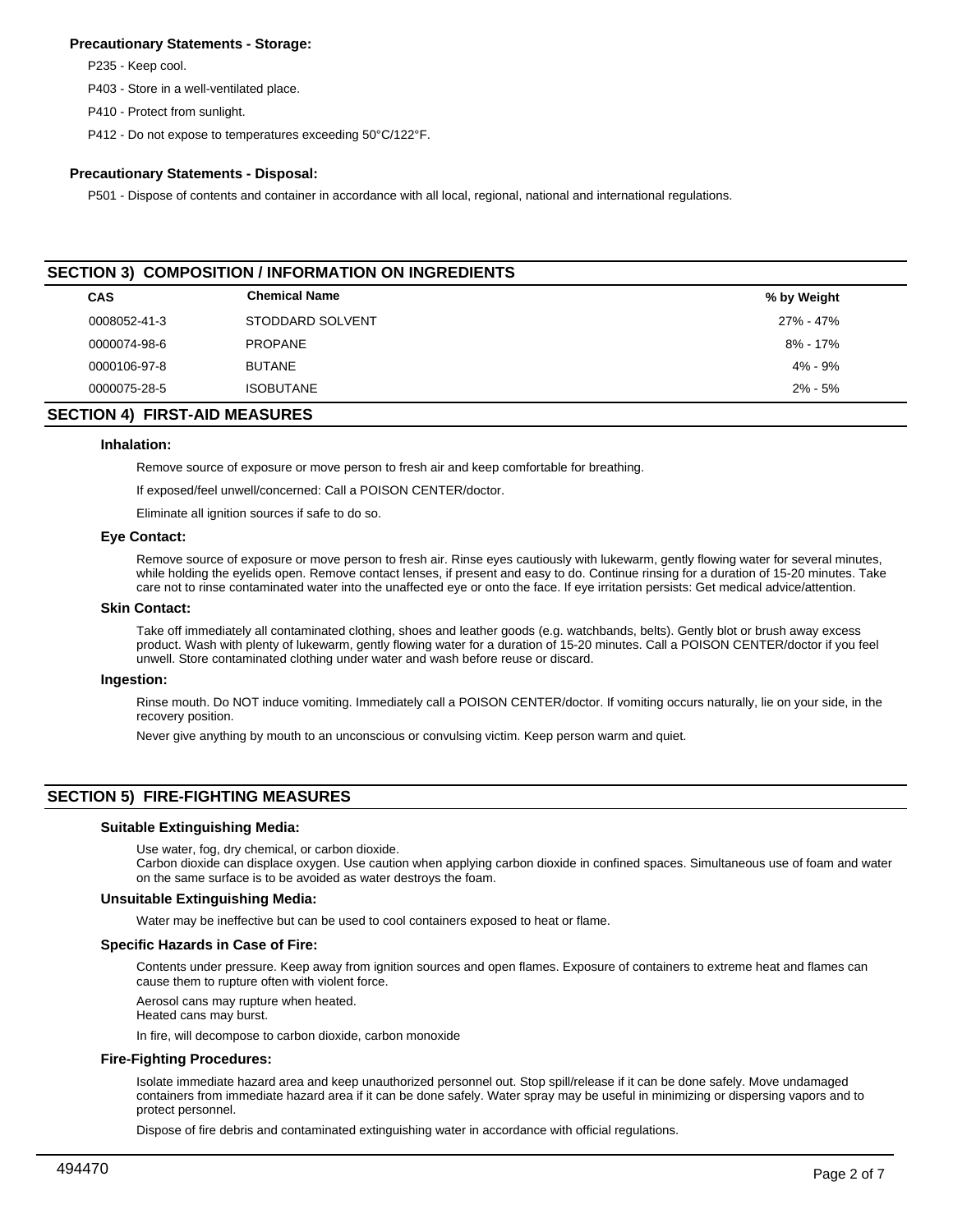## **Special Protective Actions:**

Wear protective pressure self-contained breathing apparatus (SCBA)and full turnout gear.

Care should always be exercised in dust/mist areas.

## **SECTION 6) ACCIDENTAL RELEASE MEASURES**

#### **Emergency Procedure:**

#### Flammable/combustible material.

ELIMINATE all ignition sources (no smoking, flares, sparks, or flames in immediate area). Stay upwind; keep out of low areas. Immediately turn off or isolate any source of ignition. Keep unnecessary people away; isolate hazard area and deny entry. Do not touch or walk through spilled material. Clean up immediately. Use absorbent sweeping compound to soak up material and put into suitable container for proper disposal.

#### **Recommended Equipment:**

Positive pressure, full-face piece self-contained breathing apparatus(SCBA), or positive pressure supplied air respirator with escape SCBA (NIOSH approved).

#### **Personal Precautions:**

ELIMINATE all ignition sources (no smoking, flares, sparks, or flames in immediate area). Use explosion proof equipment. Avoid breathing vapor. Avoid contact with skin, eye or clothing. Do not touch damaged containers or spilled materials unless wearing appropriate protective clothing.

#### **Environmental Precautions:**

Stop spill/release if it can be done safely. Prevent spilled material from entering sewers, storm drains, other unauthorized drainage systems and natural waterways by using sand, earth, or other appropriate barriers.

## **SECTION 7) HANDLING AND STORAGE**

## **General:**

For industrial and institutional use only. For use by trained personnel only. Keep away from children. Wash hands after use. Do not get in eyes, on skin or on clothing. Do not breathe vapors or mists. Use good personal hygiene practices. Eating, drinking and smoking in work areas is prohibited. Remove contaminated clothing and protective equipment before entering eating areas. Eyewash stations and showers should be available in areas where this material is used and stored.

## **Ventilation Requirements:**

Use only with adequate ventilation to control air contaminants to their exposure limits. The use of local ventilation is recommended to control emissions near the source.

#### **Storage Room Requirements:**

Keep container(s) tightly closed and properly labeled. Store in cool, dry, well-ventilated areas away from heat, direct sunlight and incompatibilities. Store in approved containers and protect against physical damage. Keep containers securely sealed when not in use. Indoor storage should meet OSHA standards and appropriate fire codes. Containers that have been opened must be carefully resealed to prevent leakage. Empty container retain residue and may be dangerous.

Do not cut, drill, grind, weld, or perform similar operations on or near containers. Do not pressurize containers to empty them. Ground all structures, transfer containers and equipment to conform to the national electrical code. Use procedures that prevent static electrical sparks. Static electricity may accumulate and create a fire hazard.

Store at temperatures below 120°F.

# **SECTION 8) EXPOSURE CONTROLS, PERSONAL PROTECTION**

## **Eye Protection:**

Chemical goggles, safety glasses with side shields or vented/splash proof goggles. Contact lenses may absorb irritants. Particles may adhere to lenses and cause corneal damage.

#### **Skin Protection:**

Wear gloves, long sleeved shirt, long pants and other protective clothing as required to minimize skin contact.

Use of gloves approved to relevant standards made from the following materials may provide suitable chemical protection: PVC, neoprene or nitrile rubber gloves. Suitability and durability of a glove is dependent on usage, e.g. frequency and duration of contact, chemical resistance of glove material, glove thickness, dexterity. Always seek advice from glove suppliers. Contaminated gloves should be replaced. Chemical-resistant clothing is recommended to avoid prolonged contact. Avoid unnecessary skin contact.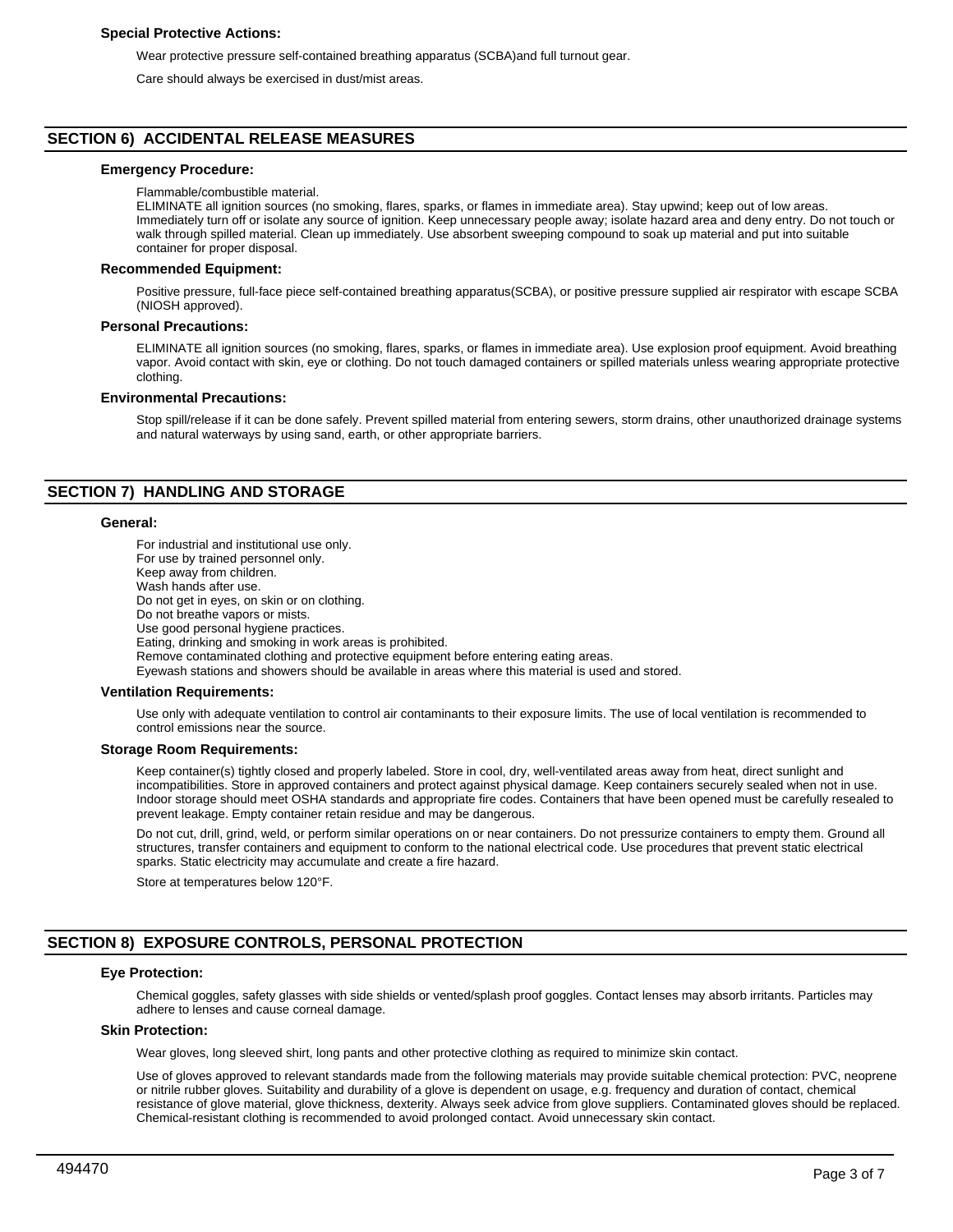# **Respiratory Protection:**

If engineering controls do not maintain airborne concentrations to a level which is adequate to protect worker, a respiratory protection program that meets or is equivalent to OSHA 29 CFR 1910.134 and ANSI Z88.2 should be followed. Check with respiratory protective equipment suppliers. Where air-filtering respirators are suitable, select an appropriate combination of mask and filter. Select a filter suitable for combined particulate/organic gases and vapors.

When spraying more than one half can continuously or more than one can consecutively, use NIOSH approved respirator.

| <b>Chemical Name</b>              | <b>OSHA</b><br>TWA<br>(ppm) | <b>OSHA</b><br><b>TWA</b><br>(mg/m3) | <b>OSHA</b><br><b>STEL</b><br>(ppm) | <b>OSHA</b><br><b>STEL</b><br>(mg/m3) | OSHA-<br>Tables-<br>Z1,2,3 | <b>OSHA</b><br>Carcinogen | <b>OSHA</b><br><b>Skin</b><br>designation | <b>NIOSH</b><br><b>TWA</b><br>(ppm) | <b>NIOSH</b><br>TWA<br>(mg/m3) | <b>NIOSH</b><br><b>STEL</b><br>(ppm) | <b>NIOSH</b><br><b>STEL</b><br>(mg/m3) | <b>NIOSH</b><br>Carcinogen |
|-----------------------------------|-----------------------------|--------------------------------------|-------------------------------------|---------------------------------------|----------------------------|---------------------------|-------------------------------------------|-------------------------------------|--------------------------------|--------------------------------------|----------------------------------------|----------------------------|
| <b>BUTANE</b>                     |                             |                                      |                                     |                                       |                            |                           |                                           | 800                                 | 1900                           |                                      |                                        |                            |
| <b>ISOBUTANE</b>                  |                             |                                      |                                     |                                       |                            |                           |                                           | 800                                 | 1900                           |                                      |                                        |                            |
| <b>PROPANE</b>                    | 1000                        | 1800                                 |                                     |                                       |                            |                           |                                           | 1000                                | 1800                           |                                      |                                        |                            |
| <b>STODDARD</b><br><b>SOLVENT</b> | 500                         | 2900                                 |                                     |                                       |                            |                           |                                           |                                     | 350                            |                                      |                                        |                            |

| <b>Chemical Name</b>              | <b>ACGIH</b><br><b>TWA</b><br>(ppm)                | <b>ACGIH</b><br><b>TWA</b><br>(mg/m3) | <b>ACGIH</b><br><b>STEL</b><br>(ppm) | <b>ACGIH</b><br><b>STEL</b><br>(mg/m3) |
|-----------------------------------|----------------------------------------------------|---------------------------------------|--------------------------------------|----------------------------------------|
| <b>BUTANE</b>                     | 1000                                               |                                       |                                      |                                        |
| <b>ISOBUTANE</b>                  | 1000                                               |                                       |                                      |                                        |
| <b>PROPANE</b>                    | See<br>Appendix<br>F: Minimal<br>Oxygen<br>Content |                                       |                                      |                                        |
| <b>STODDARD</b><br><b>SOLVENT</b> | 100                                                | 572                                   |                                      |                                        |

# **SECTION 9) PHYSICAL AND CHEMICAL PROPERTIES**

## **Physical and Chemical Properties**

| Density                      | 7.38574 lb/gal         |
|------------------------------|------------------------|
| Density VOC                  | 4.65284 lb/gal         |
| % VOC                        | 62.99762%              |
| <b>VOC Actual</b>            | 4.65284 lb/gal         |
| <b>VOC Actual</b>            | 557.55001 g/l          |
| <b>VOC Regulatory</b>        | 4.65284 lb/gal         |
| <b>VOC Regulatory</b>        | 557.55001 g/l          |
| Appearance                   | N.A.                   |
| <b>Odor Threshold</b>        | N.A.                   |
| Odor Description             | N.A.                   |
| pH                           | N.A.                   |
| <b>Water Solubility</b>      | N.A.                   |
| Flammability                 | Flashpoint below 73 °F |
| Flash Point Symbol           | N.A.                   |
| <b>Flash Point</b>           | N.A.                   |
| Viscosity                    | N.A.                   |
| Lower Explosion Level        | N.A.                   |
| <b>Upper Explosion Level</b> | N.A.                   |
| <b>Melting Point</b>         | N.A.                   |
| Vapor Density                | Slower than ether      |
| <b>Freezing Point</b>        | N.A.                   |
|                              |                        |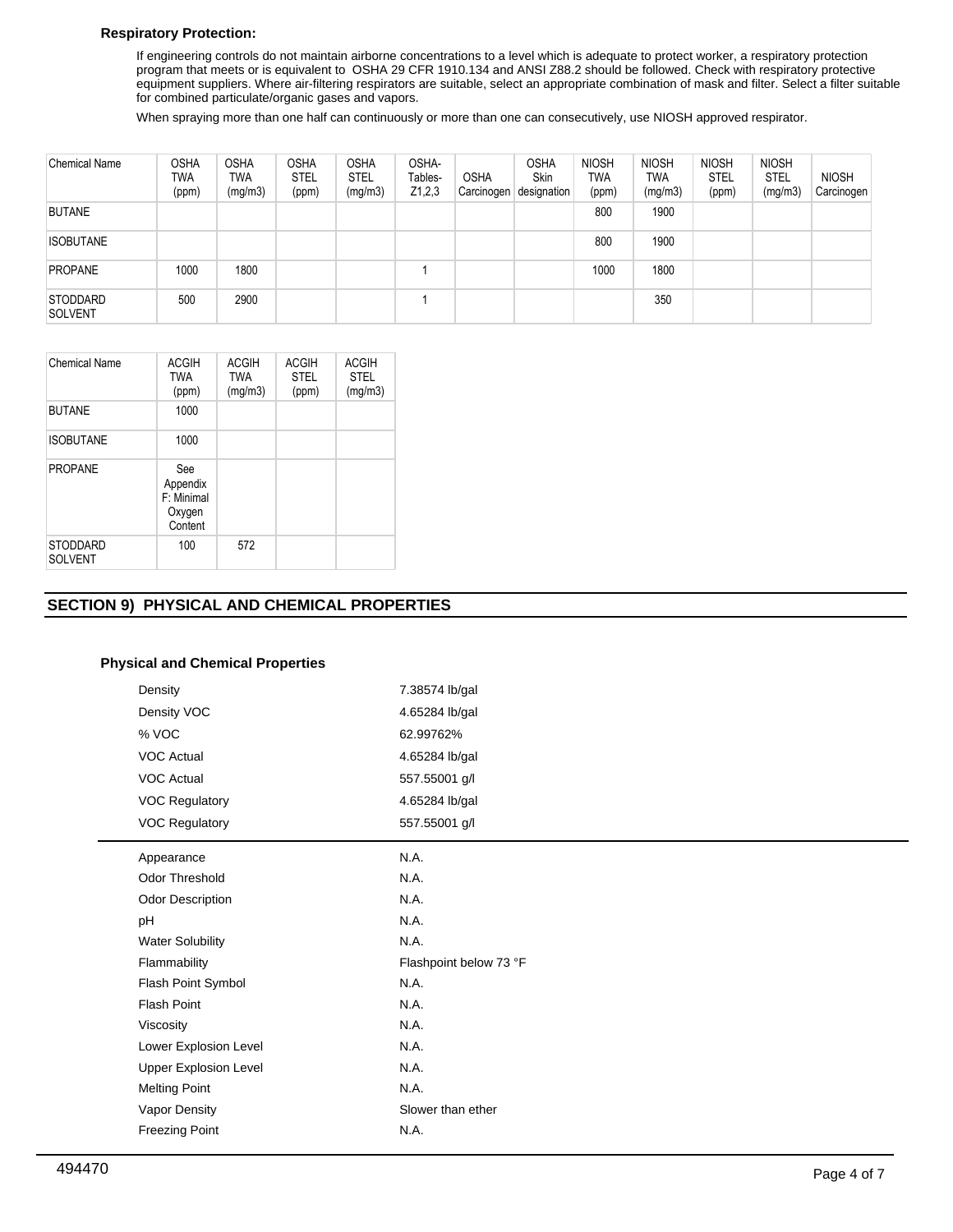| Low Boiling Point         | N.A.              |
|---------------------------|-------------------|
| High Boiling Point        | N.A.              |
| Decomposition Pt          | N.A.              |
| <b>Auto Ignition Temp</b> | N.A.              |
| <b>Evaporation Rate</b>   | Slower than ether |

# **SECTION 10) STABILITY AND REACTIVITY**

# **Stability:**

Stable.

# **Conditions to Avoid:**

High temperatures.

## **Incompatible Materials:**

None known.

# **Hazardous Reactions/Polymerization:**

Will not occur.

# **Hazardous Decomposition Products:**

In fire, will decompose to carbon dioxide, carbon monoxide.

# **SECTION 11) TOXICOLOGICAL INFORMATION**

## **Skin Corrosion/Irritation:**

Overexposure will cause defatting of skin.

# **Serious Eye Damage/Irritation:**

Overexposure will cause redness and burning sensation.

## **Carcinogenicity:**

No data available

## **Germ Cell Mutagenicity:**

No data available

## **Reproductive Toxicity:**

No data available

## **Respiratory/Skin Sensitization:**

No data available

# **Specific Target Organ Toxicity - Single Exposure:**

No data available

## **Specific Target Organ Toxicity - Repeated Exposure:**

No data available

# **Aspiration Hazard:**

No data available

## **Acute Toxicity:**

Inhalation: effect of overexposure include irritation of respiratory tract, headache, dizziness, nausea, and loss of coordination. Extreme overexposure may result in unconsciousness and possibly death.

0008052-41-3 STODDARD SOLVENT

LC50 (rat): greater than 5500 mg/m3 (880 ppm) (whole body exposure for 4 hours) (1) LC50 (rat): greater than 8200 mg/m3 (1300 ppm) (2)

LD50 (oral, rat): greater than 5 g/kg (1)

LD50 (dermal, rabbit): greater than 3 g/kg (1)

0000075-28-5 ISOBUTANE

LC50 (mouse, inhalation): 520,000 ppm (52%); 2-hour exposure.(4)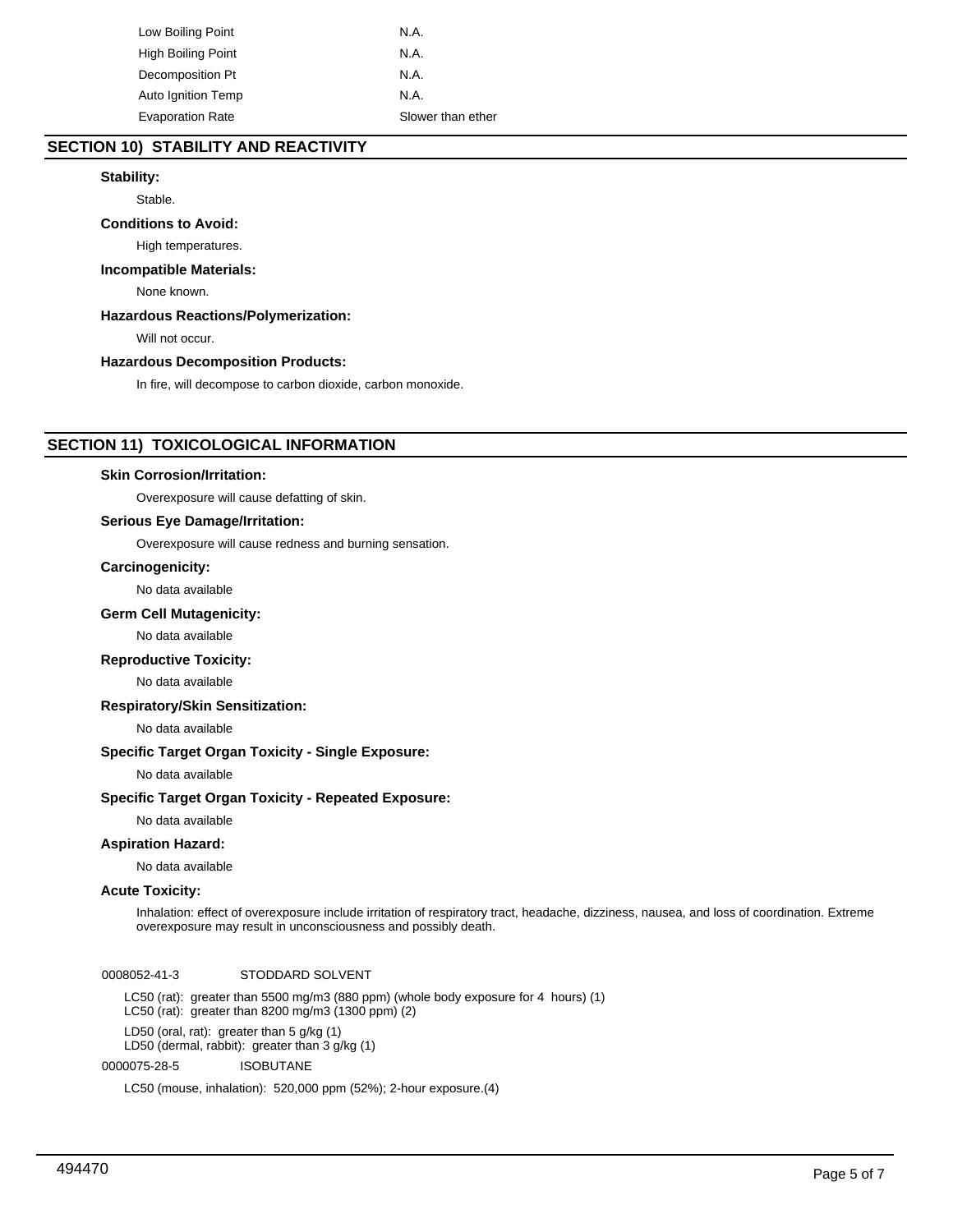## 0000106-97-8 BUTANE

LC50 (mouse): 202000 ppm (481000 mg/m3) (4-hour exposure); cited as 680 mg/L (2-hour exposure) (9) LC50 (rat): 276000 ppm (658000 mg/m3) (4-hour exposure); cited as 658 mg/L (4- hour exposure) (9)

## **SECTION 12) ECOLOGICAL INFORMATION**

#### **Toxicity:**

No data available.

## **Persistence and Degradability:**

No data available.

## **Bio-Accumulative Potential:**

No data available.

#### **Mobility in Soil:**

No data available.

## **Other Adverse Effects:**

No data available.

# **SECTION 13) DISPOSAL CONSIDERATIONS**

#### **Water Disposal:**

Under RCRA, it is the responsibility of the user of the product, to determine a the time of disposal whether the product meets RCRA criteria for hazardous waste. Waste management should be in full compliance with federal, state, and local laws.

Empty containers retain product residue which may exhibit hazards of material, therefore do not pressurize, cut, glaze, weld or use for any other purposes. Return drums to reclamation centers for proper cleaning and reuse.

## **SECTION 14) TRANSPORT INFORMATION**

# **U.S. DOT Information:**

Consumer Commodity, ORM-D

## **IMDG Information:**

Consumer Commodity, ORM-D

#### **IATA Information:**

Consumer Commodity, ORM-D

# **SECTION 15) REGULATORY INFORMATION**

| CAS          | <b>Chemical Name</b> | % By Weight | <b>Regulation List</b>                    |
|--------------|----------------------|-------------|-------------------------------------------|
| 0000074-98-6 | <b>PROPANE</b>       |             | 8% - 17% SARA312, VOC, TSCA, ACGIH, OSHA  |
| 0000075-28-5 | <b>ISOBUTANE</b>     |             | 2% - 5% SARA312, VOC TSCA, ACGIH          |
| 0000106-97-8 | <b>BUTANE</b>        |             | 4% - 9% SARA312, VOC TSCA, ACGIH          |
| 0008052-41-3 | STODDARD SOLVENT     |             | 27% - 47% SARA312, VOC. TSCA, ACGIH, OSHA |

# **SECTION 16) OTHER INFORMATION**

## **Glossary:**

\* There are points of differences between OSHA GHS and UN GHS. In 90% of the categories, they can be used interchangeably, but for the Skin Corrosion/Irritant Category and the Specific Target Organ Toxicity (Single and Repeated Exposure) Categories. In these cases, our system will say UN GHS.